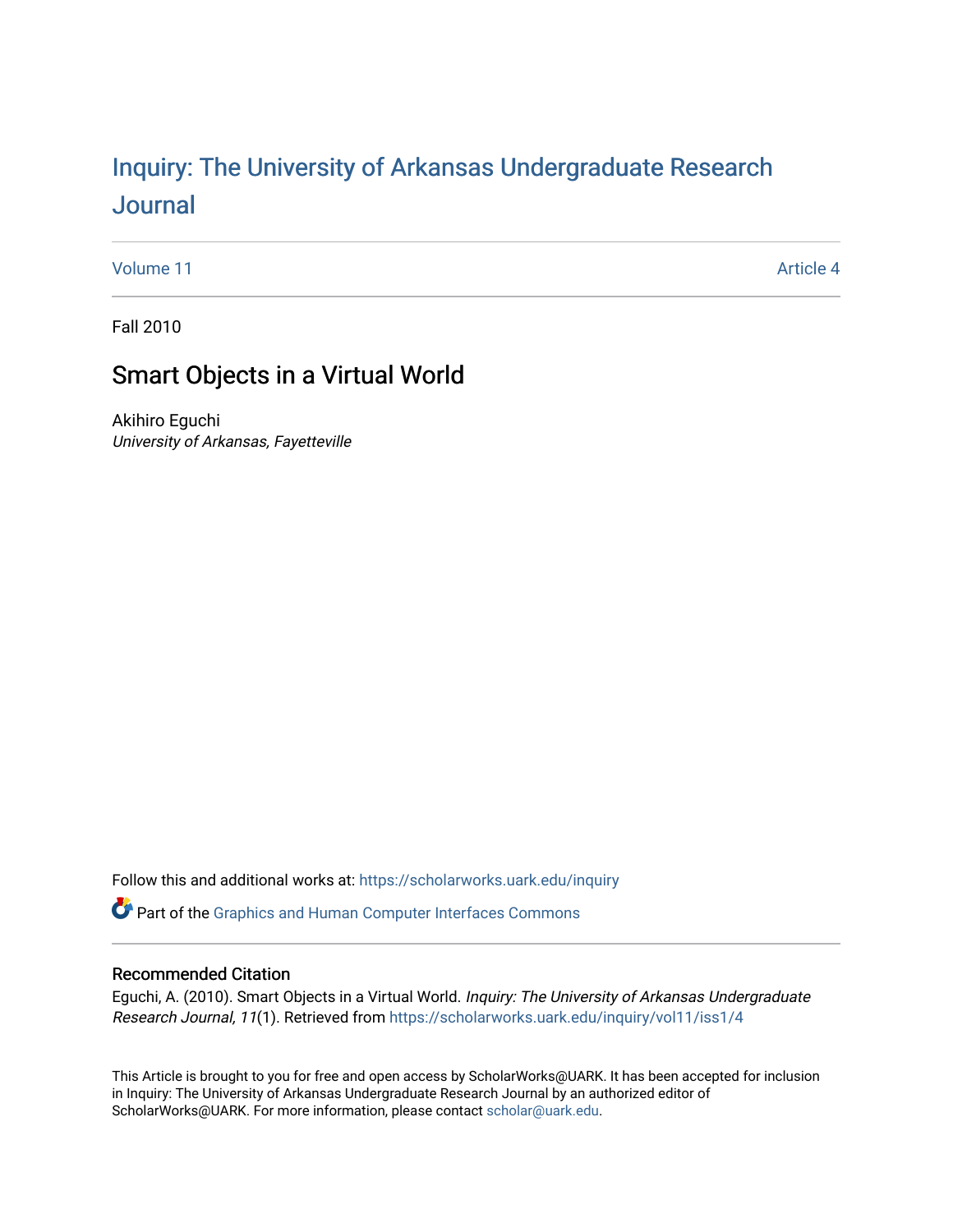# **SMART OBJECTS IN A VIRTUAL WORLD 1,2**

**By Akihiro Eguchi Department of Computer Science and Computer Engineering**

**Faculty Mentor: Craig Thompson Department of Computer Science and Computer Engineering**

#### **Abstract**

*The coming Internet of Things will usher in a smart semantic world where many more physical objects will be networked so that they can communicate with each other and with humans. This paper identifies protocols that smart objects will need to follow and the ways in which today's virtual worlds can be used to better design and understand these protocols for tomorrow's smart world.*

#### **Problem**

*Pervasive computing* is a megatrend. Computing has migrated from mainframes to desktops, from laptops to cell phones. Embedded computing is increasingly integrated into objects such as cars and washing machines. An "Internet of Things," where every individual object has a unique identity provided by technologies such as RFID, is approaching. There is talk of smart worlds full of smart objects. But – what makes a smart object smart?

### **Objective**

The objective of our project [1] is to gain an understanding of how to design "smart objects." Our long-term aim is to help to create a collection of interoperability standards that provides a migration path to convert incrementally a world of ordinary objects into a smart world containing smart objects, one smart object and one protocol at a time.

#### **Related Work**

Since 1990, the World Wide Web has been accessed to construct web pages and use URLs to link information. Since 2001, the research community has been actively identifying ways to make the World Wide Web into a "semantic web" [2] so that machines can access knowledge sources and use business rules to locate and reason about web-based information. Smart home and smart car technology [3] methods and standards have been developed to control refrigerators, doors, and other parts of our environment. Radio Frequency Identification (RFID) technology provides a useful, low-cost way to manage identity and communicate with any object. Smart phones are beginning to be used as remote controllers, as a search of Google Patents shows (http:// www.google.com/patents?as\_q=smart+phone+as+remote+contr ol+device). Recent papers have begun to generalize this work to explore frameworks for smart objects [4][5][6] that identify some of the attributes that make an object smart. Our work differs in that we believe a smart object is more or less smart depending on the standard protocols it supports, and these protocols can change over time. Our work also differs in that we use 3D virtual-world technology to construct and demonstrate the protocols in an understandable manner.

### **Thesis #1 – A smart object is made smart by the protocols it obeys.**

Today's ordinary objects (e.g., a chair, a lamp, a can of corn, or a pet) have interfaces. For example, a lamp has a physical interface consisting of size, shape, flexibility, weight, and composition; a visual appearance interface with aesthetic properties including color, brightness, and texture; a functional interface with an application program interface (API) that humans use to turn the lamp on or off; a power interface for connection to the electric grid; an implicit identity so people can tell two lamps apart even if they look the same; an implicit ownership (*I saw a new car at the dealership. I just bought the car, so now it's mine and used.*); and a compositional interface typically used for repairs. Objects may also have a corresponding repair manual (a model kept at home in a drawer of user manuals), associated images that appear in retail catalogs or in photographs, a location where the owner keeps the spare bulb, and a history and / or schedule of use. This list is not complete.

What additional interfaces would transform an ordinary object into a smart object?

Explicit identity – Explicit identify could be implemented using RFID tags or other means. Identity provides a way to address each object uniquely. Legal ownership and an object's ontological type are additional interfaces related to aspects of identity.3 Nearly everyone can afford hundreds of RFID tags (at \$.07 each) to explicitly identify all the objects they own, though it is not yet cost effective to do so with inexpensive items such as those purchased at grocery stores. Local identities can be used within an enclave so that only members know the mapping to global identities; thus, the RFID tags in one's home are not meaningful if read from outside.

• APIs supported – A smart object may support one or multiple APIs, and these different APIs may be available for different purposes and to different personnel. The owner may be able to use

<sup>&</sup>lt;sup>1</sup> Accepted as a position paper at the *X10 Workshop on Extensible Virtual Worlds*, venue: Second Life, March 29-30, 2010, http://vw.ddns.uark.edu/X10. Accepted and presented at *Conference on Applied Research in Information Technology*, sponsored by Acxiom Laboratory for Applied Research, Conway, AR, April 9, 2010.

<sup>2</sup> See YouTube video available on the web at http://vw.ddns.uark.edu/index.php?page=media (see *Healthcare Remote Control and Smart Objects* demo)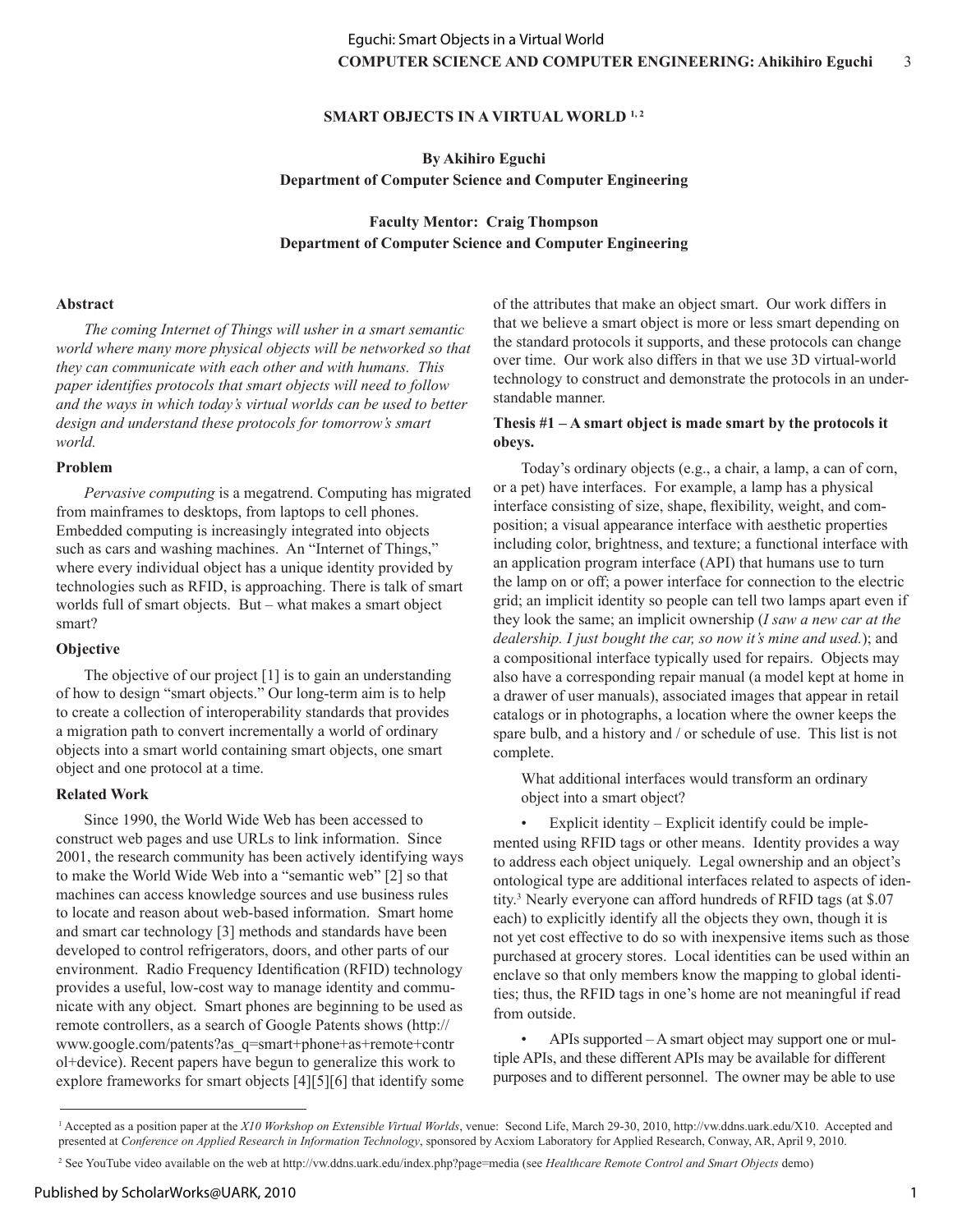4 inquiry Volume 11 2010

the object, but a qualified repair person might be required to repair it.

• Security – Not just anyone should be able to command, control, and communicate with one's possessions. Access control could be used to specify any user's digital rights along with encryption to communicate securely over less-secure channels. Many objects will communicate only with their owners or with a repair person.

• Object-to-object communication – A networked object is one with which humans or other objects can communicate. The network can be wired or wireless, local area or wide area. It may use 802.11\* or RFID and may communicate through several messaging languages such as SNMP or WSDL. 4

Human-to-object communication  $-A$  person needs a way to command, control, and communicate with smart objects. Assuming a person has a way to designate a device and upload information about that device (e.g., its ownership or API), then a GUI or menu-based interface can be used to control or query the device, possibly from a remote location. 5

Micropayments – There may be a cost for accessing, communicating with, or using an object which one does not own. Some objects may have longer life spans and better sustainability properties than others.

Plugins – A basic device might be extendible with plugin behaviors. The functions of a simple thermostat can be extended with a scheduler plugin to designate times of the day and days of the week and / or with a history-logging plugin to remember all past settings, which is useful for calculating energy usage.

• Driver Update – As with other kinds of software, a device driver update service is needed.

The above protocol list is incomplete, and additional useful protocols are mentioned below. Each item needs refinement, and one could argue about any or many of the characterizations. For instance, implicit identity is sufficient for many purposes, such as "Buy me one of those lamps."

Does an object have to support all interfaces to be smart? Is there a core set? Not necessarily. A degenerate smart object might contain no additional interfaces as long as it is possible to add interfaces from the list. The binding time for adding smart object protocols could be during the design or assembly, or it could be dynamic. For example, protocols could be added as needed during use. As interfaces are added (or removed), the object becomes increasingly (or decreasingly) smart.

Are all the smarts located inside the object? No, but some might be. The following is a simple algorithm for making a smart world. Add an item-level RFID to many or all objects, which can be done inexpensively for all objects in the home. Add an RFID reader to a smart phone, just as GPS was recently added to cell phones and RF plugins are now being added to control televisions

and stereos. Since the smart RFID-enabled phone can now read the tags of any object and since the phone is already connected to the Internet, all information about the object can be downloaded from the web cloud. Chairs with RFID tags will immediately become smart. Of course, to achieve full value, future devices will need to be manufactured with network controls so that people can remotely control their behaviors. This is not to say that smart objects will contain no processing. Rather, the knowledge and processing that makes a smart object smart might be contained within the object, the controller, the user, and/or various information sources on the Internet, and different smart objects may distribute this information differently. For instance, the Internet might be only intermittently available, and smart objects might need to cache some of the log history to upload later.

A significant challenge to the widespread adoption of smart objects involves reducing complexity while increasing functionality. Today, managing 5 to 10 network objects is challenging and requires humans to run virus scans, set up firewalls, change permissions, run defragmenters, and download security updates. Many users (e.g., the elderly) are challenged by this complexity and just want unintelligent, simple, reliable, and low-maintenance objects. Smart complex objects will compete against unintelligent objects on criteria such as cost, reliability, functionality, and ease of use. In a world where every user controls hundreds to millions of smart objects, having hundreds or millions of separate remote controls (one per object) does not scale, so truly universal remotes (e.g., smarter smart phones) will be needed. These Star Trek-type communicators are called soft controllers [7] because they import different object interfaces from the objects and network. Furthermore, different users may see the object differently, so one user may have a simple controller while another has a more sophisticated controller. With a more sophisticated controller, for example, the typical problem of hitting the input button on a TV remote and not understanding how to reset it is solved.

#### **Thesis #2 – Virtual Worlds are good places to develop Smart Object Protocols.**

In the future, when people go to the store, buy a smart object, and bring it home, a 3D model of the object will be installed into the virtual model of their smart home (another protocol). Changes people make in the real world may affect the model and vice versa, resulting in a bidirectional mirror world [8].

In the meantime, before the real world converts to smartobject protocols, it is necessary to understand how such a world will function. What will it be like to manage and maintain thousands of smart objects, especially when many people have trouble maintaining tens of complex semi-literate objects such as laptops, stereos, and televisions despite having a drawer full of user manuals? Certainly, people do not want to have to remember to set manual permissions on the TV channel by channel when a houseguest visits, but each family member might want an individual

<sup>&</sup>lt;sup>3</sup> Just because an object has identity does not mean that everyone has access to all aspects of identity. For example, we do not tell each other our names or Social Security numbers except when there is a reason.

<sup>4</sup> An additional interface for this list of protocols is Business Rules and Policy Management. For example, medical personnel will need a way to control collections of objects so that a smart IV drip can synchronize with a smart blood pressure machine, as discussed later.

<sup>&</sup>lt;sup>5</sup> People do not want simply to talk to one individual object at a time. Sometimes, they want to talk to collections of objects (e.g., "Turn off the lights and the heater in the bedroom when I leave for work.").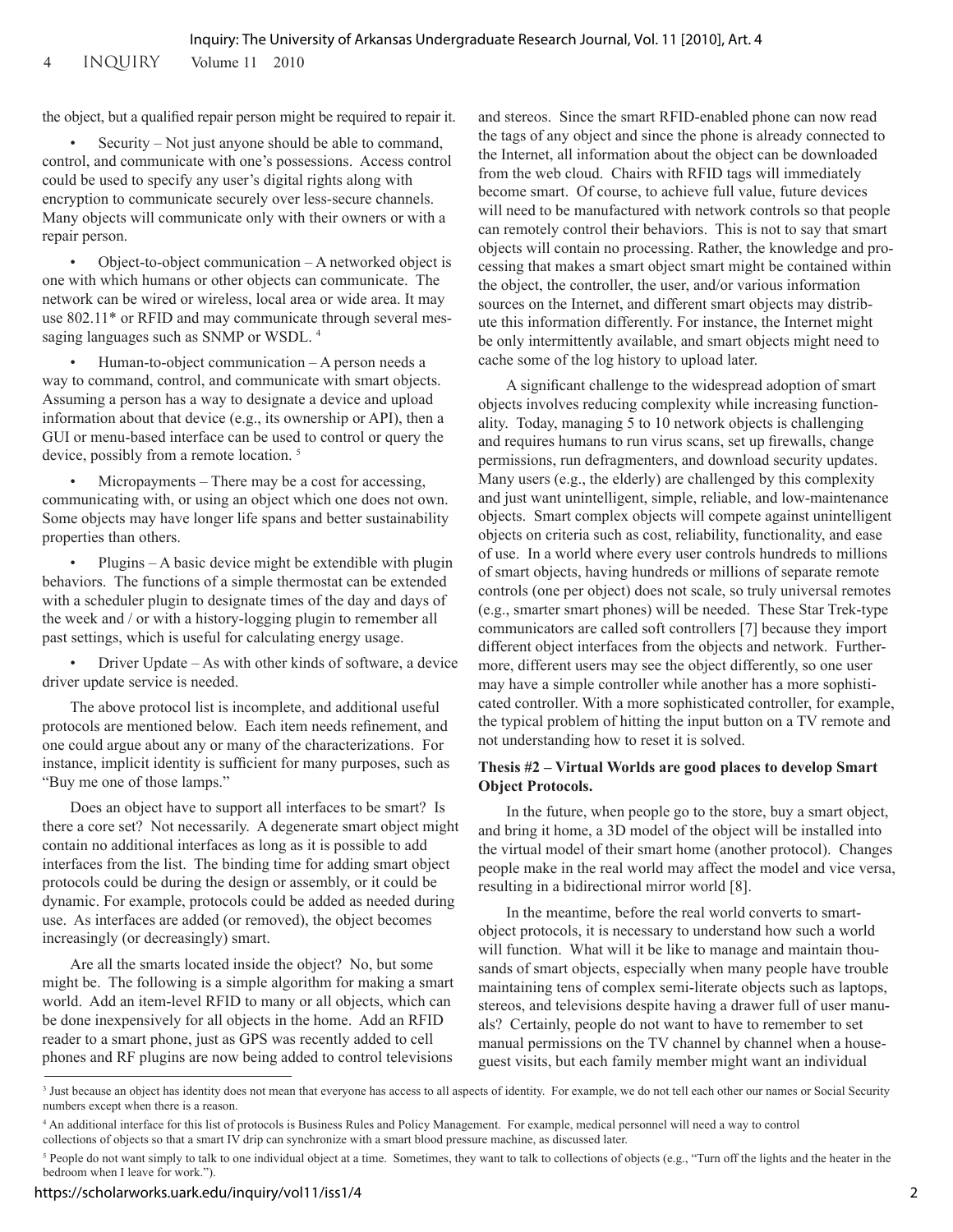list of favorite channels. The world needs to become simpler, not more complex. Therefore, uniform and simple ways to manage a smart world are needed. Virtual worlds provide a way to manage and manipulate smart objects, and simulating the objects in a virtual world helps people imagine how new devices can change the world. In addition, since development and testing in a virtual world may eventually be less expensive than it is in the real world, this approach to prototyping and testing could provide advantages over real-world prototyping and testing. In all likelihood, smartobject interface protocols will be platform-agnostic, operating in either the real or the virtual world.

# **Thesis #3 – Standards will be needed soon.**

Based on our description of smart objects, some objects are already smart, and more are becoming smarter every day. A migration path is in place that is already causing more object types to be made smarter, application by application. For example, smart home entertainment, security systems, and washing machines are typically not interoperable. To get the most value, interoperability standards will be needed to enable plug-and-play so that all objects obey a suite of smart-object protocols, possibly with many implementations. Understanding more about such a suite and early testing of the suite can accelerate progress toward a universally smart world. As noted above, virtual worlds provide a way to design and test these protocols.

### **Prototype**

To experiment with some smart object protocols, we developed a collection of smart healthcare objects in the virtual world Second Life. We toured the University of Arkansas School of Nursing's training facilities with the original intent of determining how to overlay training scenarios on virtual world architectures (still an interest), but our research focus became how to build smart objects for training. Screenshots are provided to give the idea of what we developed, and videos demonstrating the functions of these objects are available on the web [Smart Objects and Remote Control in a Healthcare Setting (http://www.youtube. com/watch?v=YlsE3AVnO4Q); Using Second Life for Healthcare Training (http://www.youtube.com/watch?v=MqaeE1bp2Qo)].

# Smart Objects

As can be seen, our selected smart objects were:

• A hospital bed with several functions for the patient's comfort, including a bed angle adjustment function, a fan switch, and a pullout table.

• A wall-mounted air conditioner / heater that can be turned on or off or adjusted from cool to warm, as visually displayed with blue and red particle effects.

• A human-scale dummy for nurses' training. We developed an infant dummy that can be opened to show the internal organs. The name of each organ is displayed when activated.

• An infant warmer with mechanical arms to give the infant oxygen and to measure suction. The machine can display an X-ray from a nearby portable X-ray machine, and it also has a drawer and a pullout table.

• A portable X-ray machine with a screen on



**HILL-ROM Stabilet Infant Warmer**



**Infant dummy in infant warmer**



**Baby warmer machine with multiple functions**



**Dummy with several training functions for nurses**



**Portable X-ray machine**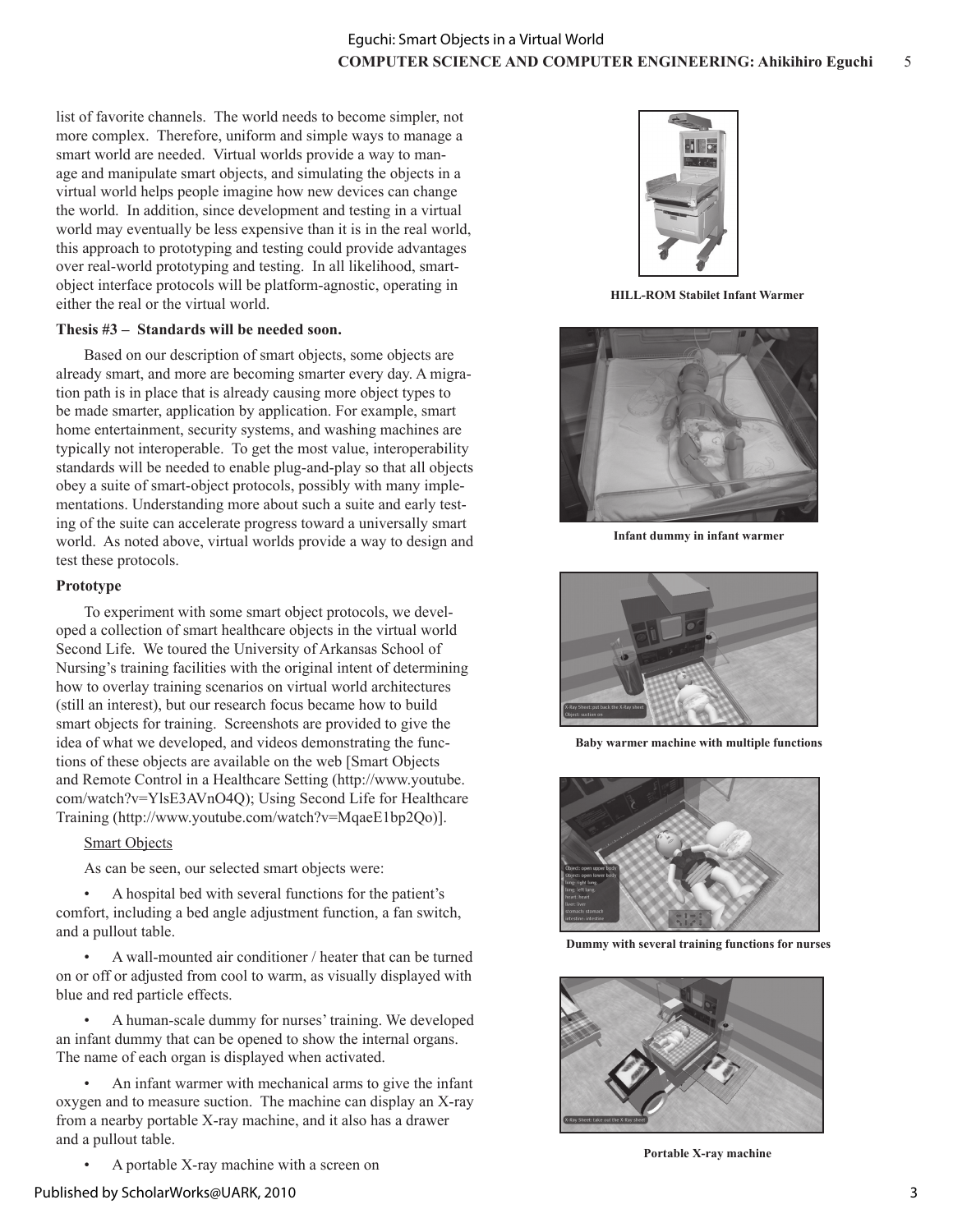6 inquiry Volume 11 2010



**In-world soft controller prototype to control smart devices**



**IV drip machiine with a bottle changing function**

which a digital picture of the X-ray is displayed. When the machine is clicked, it moves its arm upward and approaches the object. Then, the red particle is shown as the X-ray picture is printed on the X-ray sheet in the infant warmer and is displayed on the digital screen. When the machine is clicked again, it returns to its original place and turns off the digital screen.

An IV drip stand. See the training discussion below.

• A search robot that roams around the virtual healthcare clinic to search for and catalog other smart objects. The robot has a remote control and can leave the user's sight to discover new smart objects as it traverses the clinic independently. A handheld GPS control device with scheduling capabilities can store the current location of the user as he or she enters the checkpoints that the robot will follow. The user can create fixed paths which the robot will traverse by itself. An RFID tag, an identification tag which responds to an RFID light source, responds by giving its identification information. The robot's position can be approximated based on its response to the RFID light emitter.

# Soft controller

In addition to the scripted smart objects described above, we developed a protocol for all of our smart objects so that they can be controlled in a uniform manner. All of our smart objects in Second Life use listen event handlers (using Linden Scripting Language) executed when the llListen function receives a chat message that satisfies a condition in an assigned channel. As a result, all devices accept commands from external sources, either avatars or other smart objects.

A controlling device shows the menu of functions for each smart object on the soft controller screen. Avatar users can choose from the menu and control the devices. Since we use the same format of input for each smart object, there can be more than one controller. The controller has text-based instructions on its screen

using imported Roman letters.<sup>6</sup> The names of smart objects in the range are displayed on the screen, and the user is asked to choose one. Then the functions of the chosen device are displayed on the screen, and the avatar can choose from the list and send the command to the device.

Instead of a real-world frequency band such as infrared, in Second Life, various channels are used to communicate between devices and avatars or among devices. All smart objects are in one sense connected to each other because all the devices can be controlled by one controller. Although each device has different uses and different commands and works independently, a common input format will result in a universally formatted API.

# Training

We developed two training scenarios:

The infant dummy has a function that trains nurses in monitoring the saturation of peripheral oxygen (SpO2) or the blood-oxygen supply. When a trainer avatar types "/5 start SpO2," the infant starts with 100% SpO2, but the level decreases. The infant dummy's face becomes paler as it loses SpO2, and if the SpO2 drops below 75%, the infant dummy dies. When the SpO2 drops below 95%, a monitor shows the message "problem zone." When the level goes below 85%, the message "danger zone" is displayed. When the nurse avatar administers oxygen, the infant dummy gradually stabilizes as the SpO2 returns to 100%.

• Different IV medicine bottles are used for another nurse training simulation that allows nurses to gain virtual practice in setting the proper infusion bottles. Training is begun by touching the console on the IV drip stand. A prompt instructs the nurse to set a certain bottle. If the procedure is completed successfully, a new bottle is prompted. This process continues until training is complete, after which an overall score is produced.

Actual nursing dummies are expensive and are available only at nursing schools and similar facilities. We originally conjectured that using virtual worlds to simulate nursing dummies and associated procedures could accelerate training for nurses anywhere in the world at any time and at no cost. We still believe our conjecture is valid but to a more limited extent. The virtual world can familiarize nurses-in-training with devices, their operation, and procedures and thus can be used for training. However, certain actions such as learning the physical action of administering a shot or the fine motor skills needed to open a latch still require handson experience.

# **Potential Impact**

An interesting exercise is to consider an object and ask, *If this object could talk, what would I want to ask or tell it?* The object might know about its manufacture history, its similarities to and differences from other types of devices, its maintenance requirements and history, its location and environment, and other information. Simulating devices in a virtual world can provide a new means of understanding how devices operate and how they are repaired, leading to a potentially more interactive approach to the traditional training manual or training video. Usually, to create a real-world test model requires significant funds; however, a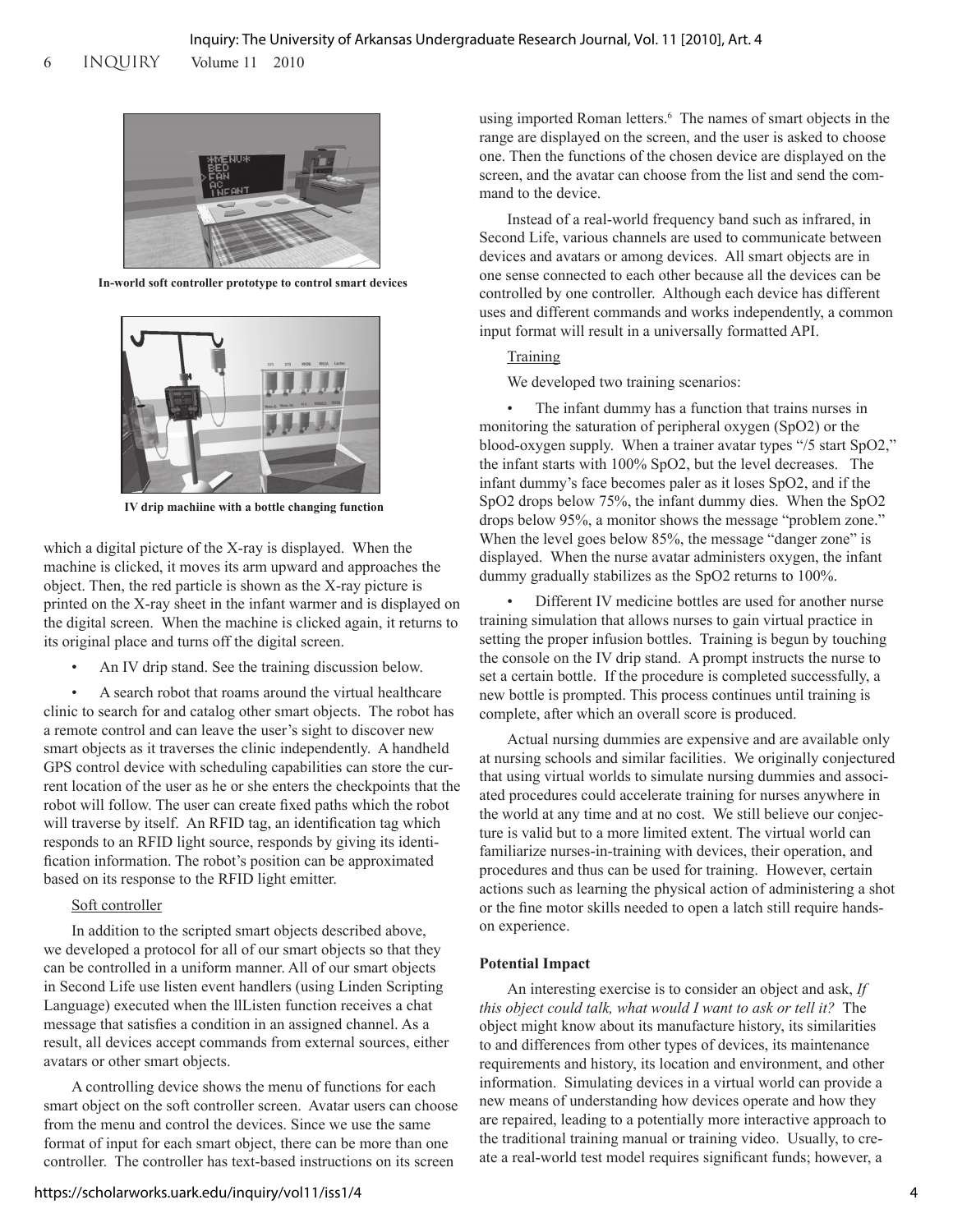virtual-world simulation is often much less expensive and can be made available anywhere in the world for little or no cost. Although there will be some differences between a virtual object and a real-world object, simulations have a useful purpose.

A problem with many Second Life scripted projects is that avatars other than the developer do not know whether the object is scripted or how to operate it. Even if a device has many functions, it is useless if the user cannot learn how to control it. Therefore, not only the communication between devices but also the communication between the device and the user is important.

Establishing a standard interoperability infrastructure for smart objects makes it possible to mass produce interoperable smart objects, real and virtual, that are available to users anywhere in the world, thus accelerating the move toward a smart world. Creating a unified, extensible standard protocol for controlling smart objects solves this problem and makes it possible to control all such devices from a controller device. The controller can upload the controls from any device, even devices it has never encountered before. Separating the interface of a device from the implementation benefits end users and developers for the same reason that pull-down menus benefitted end users in the 1980s by giving a common look and feel to a wide variety of applications. Developers benefit because separating the interface from the device can reduce the cost of designing physical interfaces where there are no standards. The end user benefits because a uniform thermostat controller can be used with any thermostat without the user's needing to learn the custom interface of each new thermostat. In other words, it is easier to control unfamiliar devices because the interface style is familiar.

With a uniform interface for smart objects, it is easier to build higher-level interaction protocols for controlling assemblies of objects. Many of the business rules (another protocol) for such assemblies are application-specific, but the ability to see physical objects as exporting their interfaces in an objectoriented programming style bodes well for providing higherlevel mechanisms for composing them together.

Just as the World Wide Web uses URLs to link information, a virtual-world URL that includes a region and an x/y/z location can be used to teleport to a location in a virtual world. Similarly, RFID tags and smart phones can be used to locate objects in the real world. Real and virtual objects have unique identities. We can associate additional information with these identities in web- or cloud-based data sources and associate information and rules with these objects. In this way, we can view our work as extending the "semantic web" directly toward a "semantic world" where more information about any physical object and the ability to control the object (subject to access control permissions) may be available to humans via their soft controller smart phones.

### **Future Work**

Areas for future work include the following:

• Determining and removing limitations of Second Life as a simulation platform. [9]

• Determining standards for representing 3D objects – SL prims do not mesh well with CityGML/Collada and AutoCAD standards. Some applications may benefit from more or less modeling accuracy. Should we compose a proverbial elephant with a modeling notion of a top prim?

Improving identity management so that an object retains its identity even if it is stored and retrieved.

Improving access control so that it is easier to manage shared objects. In Second Life, many students build interesting objects and then graduate from the program without removing all protections; as a result, others in the group cannot build on the work.

• Determining how to represent interfaces in a general manner, e.g., using SNMP, WSDL, or other standard approaches.

Gaining experience in combining the smart-object protocols and implementing them in a variety of ways, including using smart phones as platforms.

Extending smart phones with RFID readers and smart objects with network actuators.

• Arranging the hundreds of thousands of real-world smart objects into 'lower ontologies" to make it easier to develop protocols using categories and inheritance. [10]

Identifying additional smart-object protocols, e.g., touch, taste, and smell.

#### **References**

- [1] "Modeling Healthcare Logistics in a Virtual World," Project website, http://vw.ddns.uark.edu. Also see
- C. Thompson, "Everything is Alive," IEEE Internet Computing, January-February 2004. http://csce.uark. edu/~cwt/DOCS/2004-01--PAPER--IEEE-Internet-Computing--Everything-is-Alive.pdf
- C. Thompson and F. Hagstrom, "Modeling Healthcare in a Virtual World," IEEE Internet Computing, September-October 2008, http://csce.uark.edu/~cwt/DOCS/2008-10-- Modeling-Healthcare-Logistics-in-a-Virtual-World--final. pdf
- [2] T. Berners-Lee, J. Hendler, and O. Lassila, "The Semantic Web," Scientific American, May 17, 2001. http://www. sciam.com/article.cfm?id=the-semantic-web&print=true
- [3] Home Automation, Wikipedia, http://en.wikipedia.org/ wiki/Home\_automation
- [4] Charlton, Stefan. Ubiquitous Computing: Smart Devices, Environments and Interactions. New Jersey: John Wiley, 2009. Print.

<sup>&</sup>lt;sup>3</sup> An internationalization service would be straightforward so that different avatars could control the same devices using their native languages. Support for text would be a very useful addition to SL.